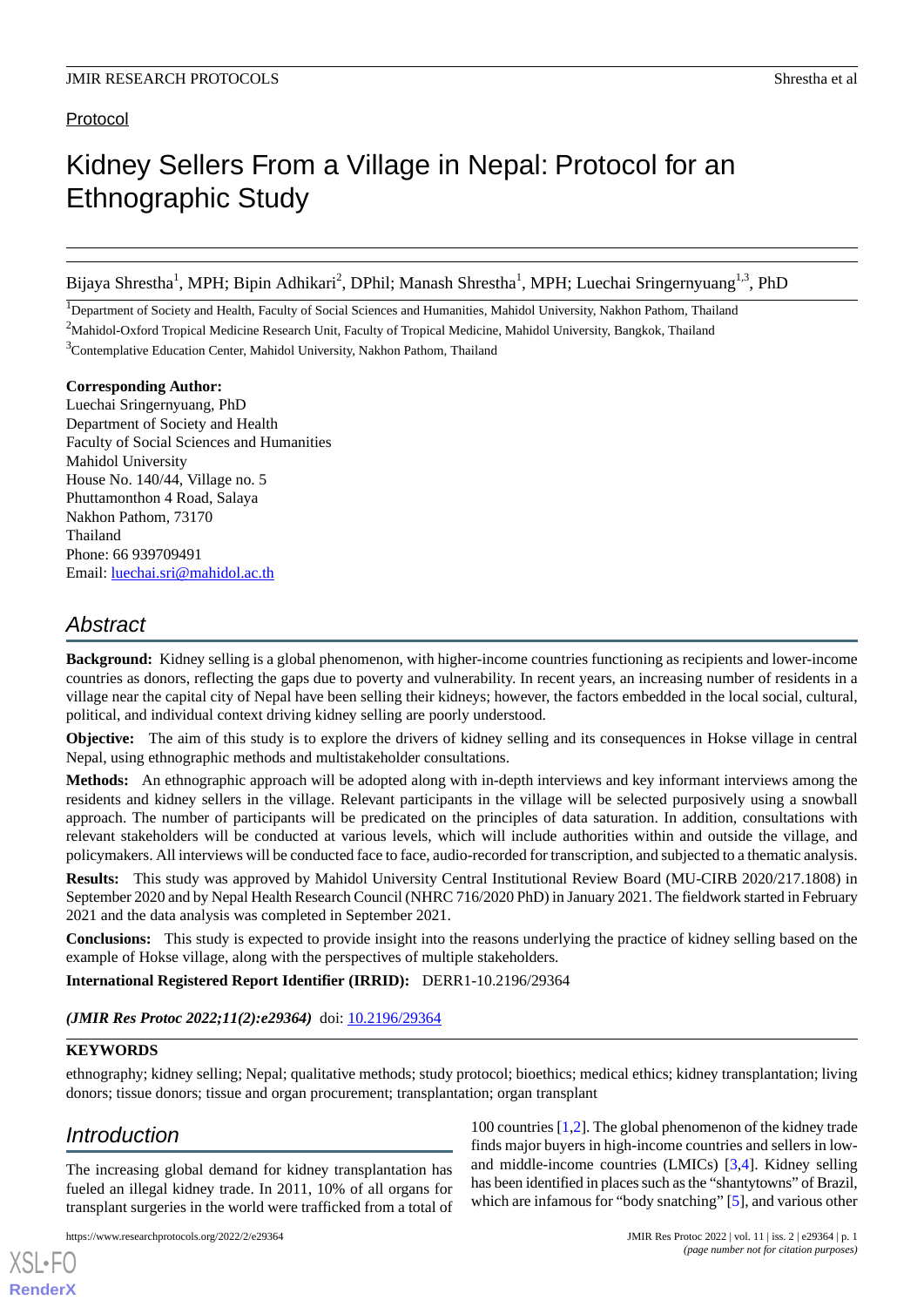regions such as in South Africa, the Philippines, Israel, Turkey, Moldova, Argentina, Mozambique, Eastern Europe, Egypt, and India. Often, the poor and vulnerable communities in these LMICs are the hotspots for the kidney trade. In Asia, the kidney trade is prominent in China and the Indian subcontinent. Although economic prosperity is rising in these countries, high inequality between the rich and poor is pressing hard on the population. Thus, the poorer segment of the population continues to fall vulnerable to the easy money that can be obtained by selling their kidneys, while being unaware of its adverse consequences [[6\]](#page-6-5). However, little systematic literature exists in exploring the nature of the organ trade, its drivers, and the adversities.

Nepal, a small country sandwiched between China and India, has become notorious for an increasing kidney trade in recent years. The village of Hokse, which lies approximately 50 kilometers east of the capital city, Kathmandu, has a high proportion of villagers who have sold their kidneys. In 2015, a study reported that more than 300 villagers from Hokse had already sold their kidneys for as low as US \$200 [\[2](#page-6-1)], most of whom had been deceived by brokers with promises of a better future and substantial financial rewards [\[7](#page-6-6)]. Consequently, the village has been labeled as the "kidney village," which serves the cheapest kidneys in the world  $[3]$  $[3]$ . In addition, two massive earthquakes in 2015 further pushed the villagers of Hokse to extreme poverty and compounded their existing vulnerabilities for kidney selling. An immediate impact of the earthquakes was that the demolished houses needed urgent repair or rebuilding for which some villagers resorted to selling their kidneys [[8\]](#page-6-7). Given the proximity to the capital city and the good road connection, villagers could seek jobs in the city for their livelihood. These social and cultural circumstances further add to the urgency and interest in focusing on Hokse village as a case study for the kidney trade.

Although poverty and economic conditions may seem to be ostensibly prominent reasons for kidney selling, they are invariably entrenched in the local social and cultural context such as money for food, rituals, and dowry  $[6,7,9-17]$  $[6,7,9-17]$  $[6,7,9-17]$  $[6,7,9-17]$  $[6,7,9-17]$  $[6,7,9-17]$ . Kidney sellers are often left with an even worse financial situation and physical health after kidney removal [\[4](#page-6-3),[6](#page-6-5)[,9](#page-6-8)-[11\]](#page-6-10). Thus, a deeper analysis of the phenomenon and its drivers, along with the underlying links to the wider structural, social, and cultural factors in the village, is essential. This study was conceived to fully explore the phenomenology in Hokse village, in addition to answering how it differs from other villages that share similar social, economic, and cultural contexts.

The main objective of this study is to explore the drivers of kidney selling and its consequences in Hokse village of the Paanchkhal municipality in central Nepal, using ethnographic methods and multistakeholder consultations. The specific objectives of this study are to: (1) understand the nature and pattern of the kidney trade in the community; (2) explore Hokse residents' perception, concept, and meaning of the kidney and the kidney selling phenomenon; (3) explore various factors driving the kidney trade from multiple stakeholders and actors such as village head leaders, neighbors, and family members; and (4) explore the enabling and impeding factors related to the kidney trade in and beyond Hokse village.

#### https://www.researchprotocols.org/2022/2/e29364 JMIR Res Protoc 2022 | vol. 11 | iss. 2 | e29364 | p. 2

# *Methods*

## **Study Design and Setting**

As a qualitative research design is deemed to be the most appropriate for exploring and understanding the concept of kidney selling, the meaning of the kidney, and the interplay of myriad factors affecting the kidney trade [\[18](#page-6-11)], we will employ different qualitative techniques and utilize Hokse village as a case study. Multiple methods of qualitative data collection will be used, including an ethnographic approach in Hokse village and in-depth interviews with kidney sellers and other relevant participants.

The study setting, Hokse village, is located at ward numbers 7 and 8 of Paanchkhal municipality, Kavrepalanchwok district, which is about a 2-hour drive from Kathmandu. There are a total of 1000 households in these wards [\[19](#page-6-12)]. The members of Hokse village include different ethnicities such as Bahun, Chettri, Tamang, Sarki, and Danwar, and their livelihoods depend on subsistence farming and daily wage-earning [[19\]](#page-6-12). Given the proximity to the capital city and a good road connection, a natural question arises as to why the villagers choose to sell their kidneys rather than seeking economic opportunities in the capital city.

#### **Study Population and Sampling**

Data will be collected from a diverse group of participants. The primary participants for the research will be kidney sellers aged above 18 years [\(Table 1](#page-2-0)). In addition, family members, neighbors, relatives, village heads, and permanent residents of the village who are willing to discuss the issue will be included as key informants of the study. Health care providers and local officers of different developmental organizations will also be recruited as our key informants. Other stakeholders such as policymakers at the Ministry of Health, legal workers, and civil society organization staff working in the field of organ and human trafficking for at least 1 year will be included in the study. Similarly, medical personnel involved in transplant medicine in Nepal will be interviewed. We will also interview some border patrol officers posted at an important border checkpoint for at least the previous 6 months. Data from these different types of participants will allow us to gain a holistic view of the phenomenon. However, we will not include altruistic kidney donors or those who undergo the surgery to donate to their family members.

Informed consent will be obtained orally and the prospective participants will be requested to sign the consent form after receiving information about the study. Informed consent in this study will be undertaken thoroughly. For example, informed consent among kidney sellers would be a sensitive issue, and thus all measures for complete and confidential informed consent will be taken into consideration.

A notable aspect of this study is the ethnographic fieldwork in which a researcher will familiarize with the villagers by living in the villages, and will observe and note down the life, culture, and traditions in the village. Such a method does not enable obtaining consent from potential participants as would be done for a survey or qualitative interview. Nonetheless, at minimum,

[XSL](http://www.w3.org/Style/XSL)•FO **[RenderX](http://www.renderx.com/)**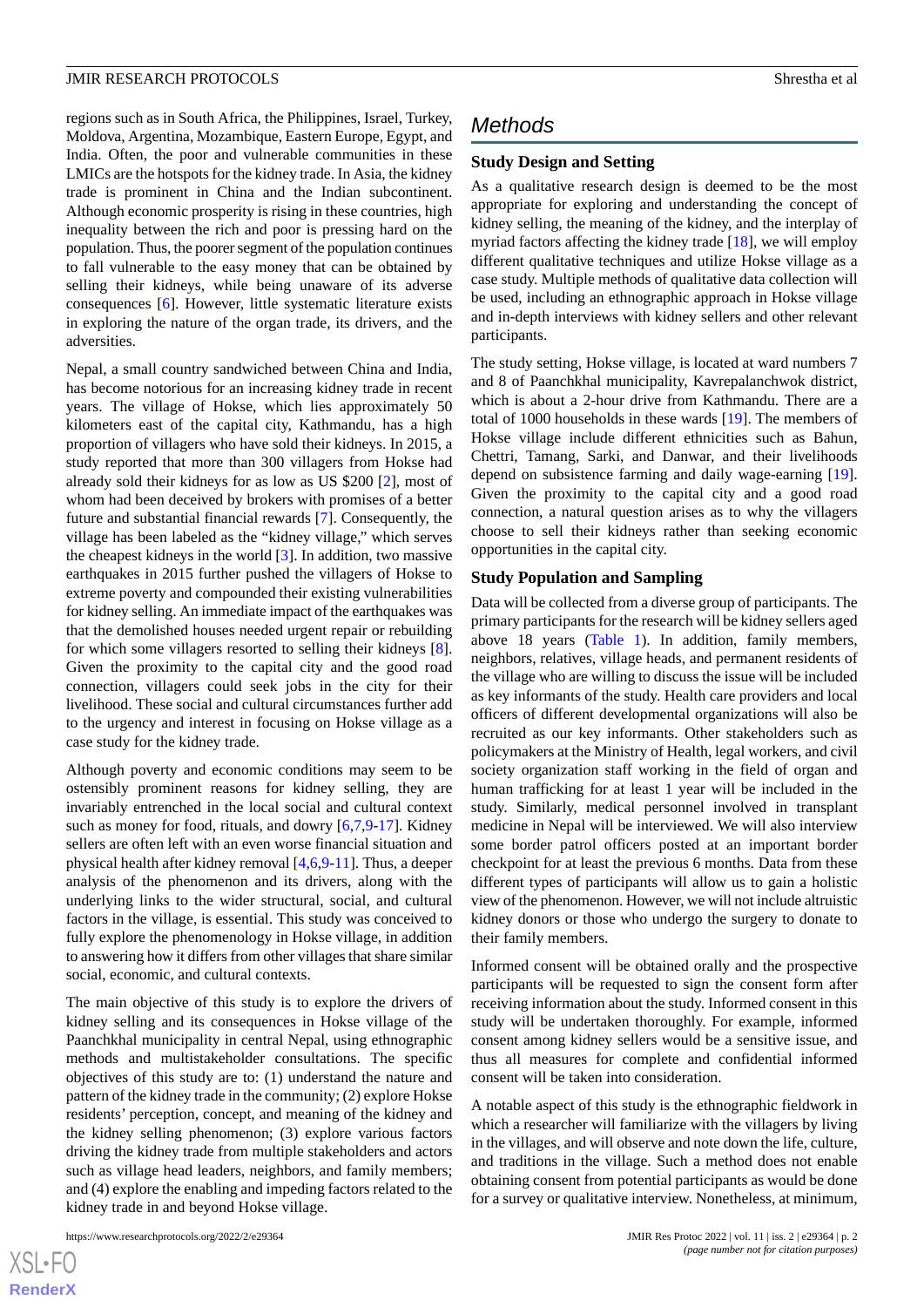the researcher can obtain informed consent for all types of interviews. In case of virtual interviews, the researcher will obtain oral consent along with a digital signature of informed consent. However, some of the conversations that occur in a causal fashion as part of everyday life would be considered informal interviews and may not require informed consent.

The primary participants will be given full authority to choose the interview site and decision to be interviewed. An interviewee will be clearly instructed that they can discontinue the interview at any point without providing any justifications. All participants will be anonymized in the collected data and all personal identifiers will be removed from the transcripts.

During the study, a series of purposive sampling efforts will be made to identify the various participants. The purposive sampling technique will allow us to identify and collect information-rich cases for an in-depth study [\[20](#page-6-13)]. As the issues around the kidney trade can be culturally sensitive, a snowball approach may be used to identify additional participants until data saturation is reached. However, the sampling design may evolve depending on the circumstances of the data collection period, the opportunities to enroll the relevant participants, and the ability to capture the issues that emerged during the stay in the village. Specifically, we will interview approximately 12 to 20 kidney sellers, ensuring an adequate sample to obtain varied stories of kidney selling [[20-](#page-6-13)[23\]](#page-6-14), along with 18-28 key informants and stakeholders [\(Table 1\)](#page-2-0).

<span id="page-2-0"></span>**Table 1.** Details of the study population, participants, and sample size.

| Type of participant                                                      | Sample size, n |
|--------------------------------------------------------------------------|----------------|
| Primary participants: Kidney sellers of Hokse village                    | $12 - 20$      |
| <b>Key informants</b>                                                    |                |
| Family members, neighbors, relatives, village head                       | $10-15$        |
| Health care providers and local officers                                 | $2 - 3$        |
| <b>Stakeholders</b>                                                      |                |
| Transplant unit medical personnel                                        | $2 - 3$        |
| Policymakers, legal workers, NGO <sup>a</sup> /INGO <sup>b</sup> workers | $3 - 5$        |
| Border checkpoint officers                                               | $1-2$          |

<sup>a</sup>NGO: nongovernmental organization.

<sup>b</sup>INGO: international nongovernmental organization.

### **Research Tools**

We will use interview guides for the in-depth interviews and field diaries for the ethnographic study (see [Multimedia](#page-5-0) [Appendix 1](#page-5-0) for the interview guide). The field diary will be used to record important details of the ethnographic observations such as nonverbal communication, including the personal presentation of the participant, body expressions, gestures, facial expressions, style, and alterations in speech (eg, silences, choking speech, blatant speech, fading speech, cringing and tremors in the speech), laughter, and other manifestations. The principal investigator (BS) will be an integral component of the research who will investigate how local people think, perceive, and justify the kidney selling phenomenon.

Furthermore, every attempt will be made by the researchers to understand the participants and remain at the same level during constructing the meaning and experiences of kidney sellers [\[24\]](#page-6-15). This will help to interpret the discussion as shared by the participants. The preliminary conception that kidney selling was highly prevalent in the village to fulfill the basic needs of the poor villagers is incomplete, particularly as there are poorer villages without a kidney trade in Nepal. Understanding the experiences of kidney sellers will be critical in building an emic meaning and concept of the kidney and its trade.

#### **Researchers' Background**

The characteristic of the researchers is an important aspect to consider for the research design, data collection, and analysis, as it may have an impact on the participants. The principal investigator (BS) has an educational background in health and social sciences and belongs to a Newar ethnic community in western Nepal, where he has lived near different ethnic groups such as Bahun, Chettri, Magar, Gurung, Darai, and Bote, which is similar to the cultural context of Hokse village [[25\]](#page-6-16). Although all team members of this study are men, this team is well trained to tackle the sensitivity of the research. The team members include an expert medical anthropologist (LS) and a public health specialist (BA) who have expertise and experience around community engagement, along with a researcher (MS) who has experience in gender-related issues. We believe that this research team has the capacity to think critically and add multidisciplinary perspectives to explain the unanticipated circumstances to enrich the data interpretation and its implications. Based on the ongoing data collection and reflection, we will train and incorporate a woman to collect data as to better reflect gender-related issues and when approaching female participants.

#### **Research Hypothesis**

The organ trade in Hokse village is a multifaceted problem that is predicated on individual microlevel to macrolevel factors such as policy and geographical context. This study will attempt

 $XS$  $\cdot$ FC **[RenderX](http://www.renderx.com/)**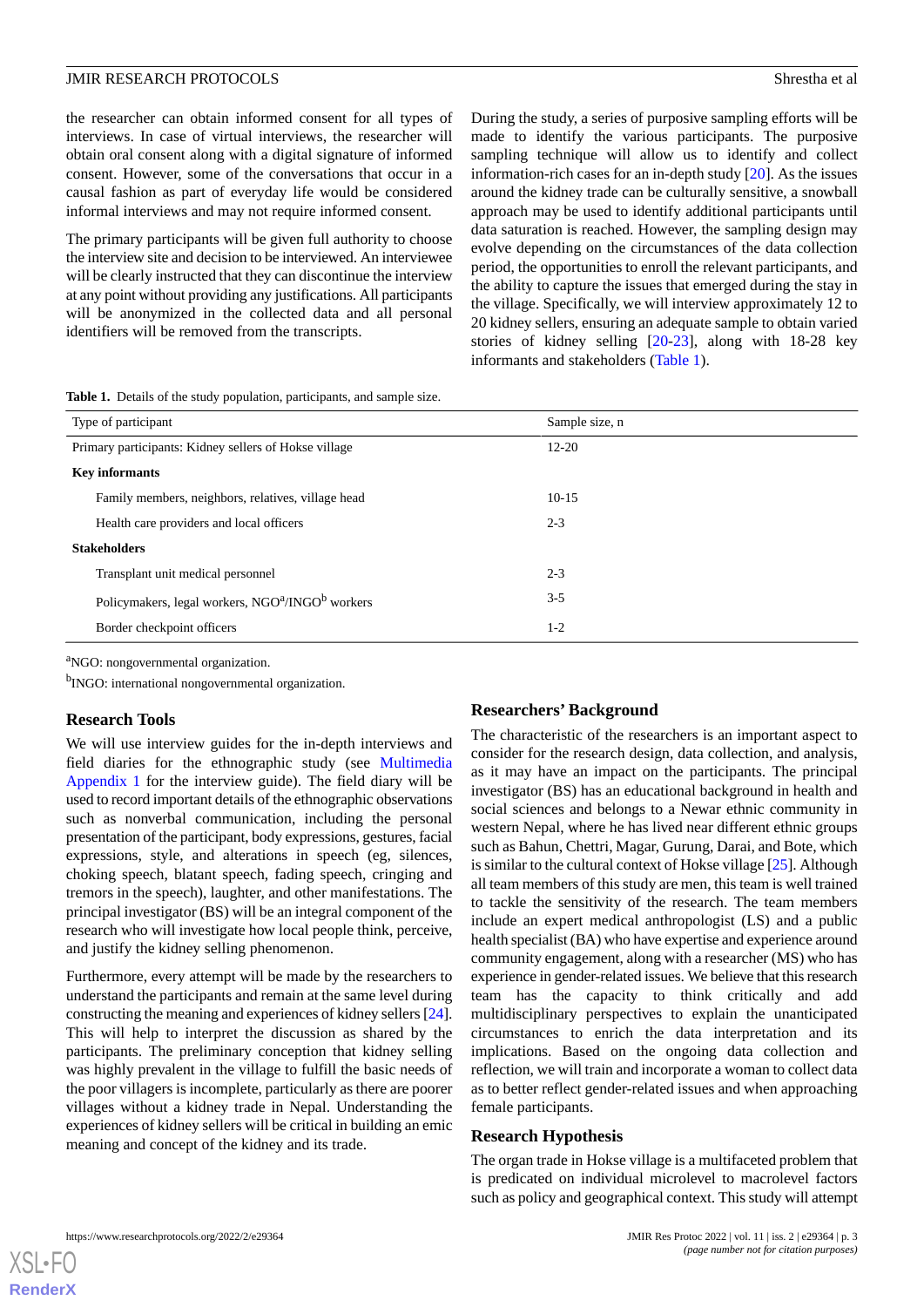to explore this hypothesis using a combination of methods, primarily through ethnography.

The organ trade is not a trade in the conventional sense; it is the selling of human flesh. Thus, its presence in any society is not a simple phenomenon. As kidney selling is a complex phenomenon, its research warrants a flexible approach. We will use a constructivist perspective, which is one such approach in which human beings are assumed of being able to construct their understanding of the subject and situation. We will also analyze the embedded class and power relations, social inequalities, and social interactions that shape individual decision-making. Using the theoretical lens of critical medical

anthropology (CMA), we will delve deeper into the experiences of the kidney sellers to understand and situate their decisions with the power differences and influence of dominant sociocultural and economic forces. Multiple stakeholders and key informants will allow us to understand the web of causation of kidney selling at different levels of analyses as used in CMA, from the individual microlevel to the macro structural level ([Figure 1\)](#page-3-0) [\[26](#page-6-17)]. CMA highlights the importance of political and economic forces, including the exercise of power in shaping health, disease, illness experience, and health care, which supplements the culturally sensitive analysis of human behavior grounded in anthropological methods.

<span id="page-3-0"></span>**Figure 1.** Participants, key informants, and stakeholders at different levels. NGO: nongovernmental organization; INGO: international nongovernmental organization.



#### **Data Collection Procedures**

#### *Entry into the Field*

Before drawing up this research protocol, the principal investigator (BS) visited the village twice to explore the feasibility of the study. In the first visit, a few kidney sellers were located with the help of some personal contacts. In the second visit, some key informants were identified and a further network was established. The experiences and connections made in these visits will facilitate a smooth integration into the village for the principal investigator, who will reside there during this research for ethnography. This approach will set a good rapport with the villagers and informal conversations will be conducted with the villagers before diving more deeply into the sensitive topic of kidney selling.

Although we intend to mitigate our preexisting biases before entering the field, our backgrounds and experiences, which are different from those of the villagers, may lead to some inevitable biases. It will be difficult to enter the field with an empty mind

[XSL](http://www.w3.org/Style/XSL)•FO **[RenderX](http://www.renderx.com/)**

as the theoretical knowledge and literature will prompt the researchers to have a preconception [[24\]](#page-6-15). Nevertheless, we will utilize an inductive approach, which is likely to uncover new ideas and observations, giving rise to new knowledge; as a result, new theoretical positions may be derived from our empirical data and observations [\[27](#page-6-18)].

## *Ethnographic Approach*

#### **Fieldwork**

We will conduct at least 3 months of ethnographic fieldwork in the village. Even though the principal investigator (BS) is from Nepal, spending substantial time in the village is crucial to embed in the community. The fieldwork will be conducted based on the theoretical framework to address the objectives of the research. During fieldwork, observations will be the key tool to understand the different activities of the villagers. New questions and issues are bound to arise during the ethnographic research. The research methods will be adapted to ensure that there is sufficient flexibility to gather crucial details during the ethnography. In addition, we will attempt to understand the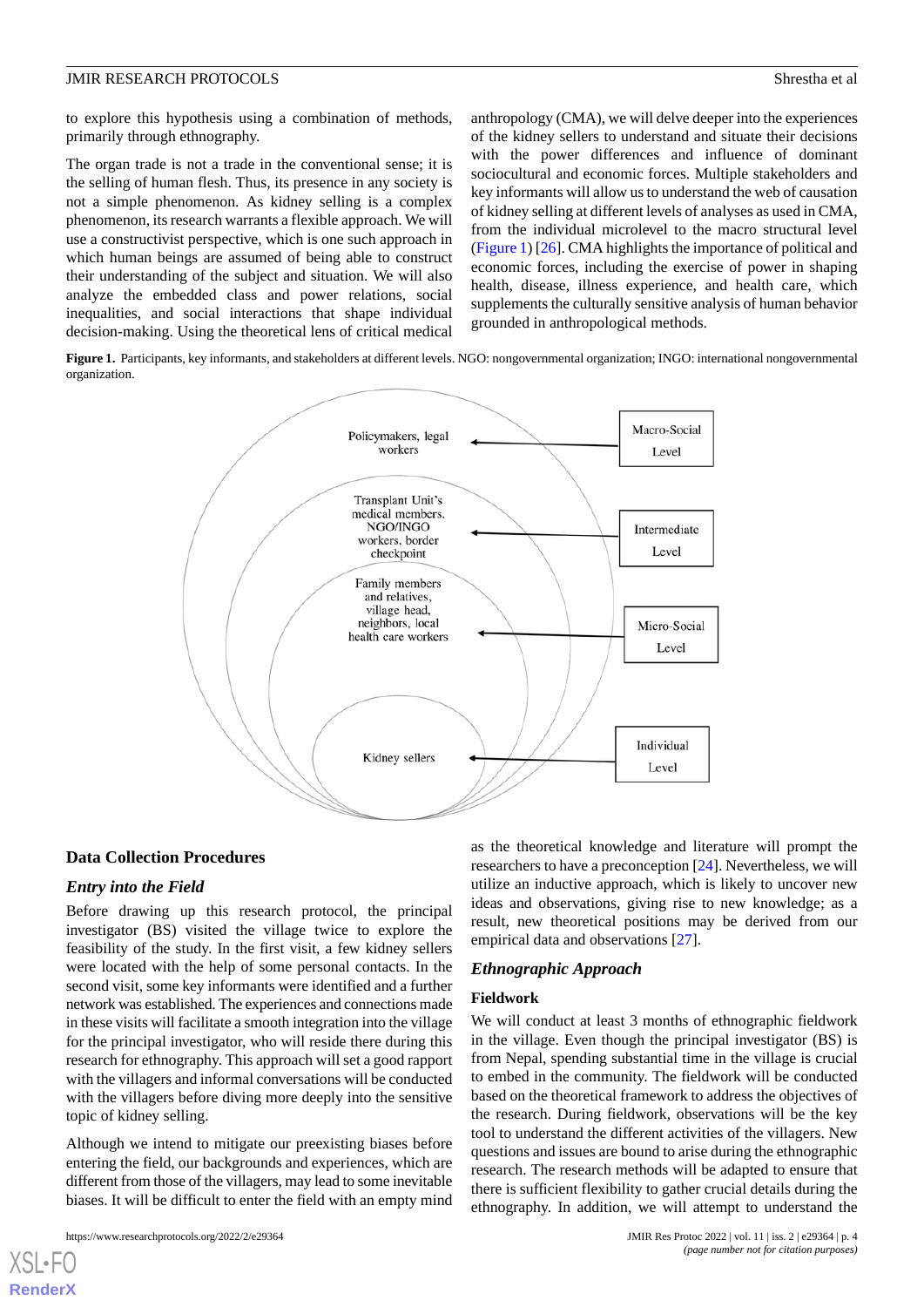power differences and interconnectedness of indigenous health and western medicine during our data collection, which can help us to explain and interpret the data [\[28](#page-6-19)]. Because of the current COVID-19 pandemic, we will adopt all national and local regulations, in addition to undertaking the safety and hygiene measures such as regularly washing hands, using alcohol gel, wearing masks, and social distancing. We will also share our knowledge (related to precautions and preventive measures for COVID-19) to our participants and will not remain in direct physical contact with any participants.

Concerning the risk management related to potential for stigmatization, since a researcher will be based in the village, we will utilize complete confidentiality when setting up interviews and discussion on the topic. No interviews will be openly conducted. An interview will be conducted in a quiet, safe, and enclosed place such as household rooms where others will not be allowed to participate. We will adopt in-depth interview techniques to ensure we have one-on-one interviews.

Considering the current COVID-19 pandemic, we will adjust our plans for data collection as feasible. For instance, we will hire a local Nepali as a research assistant to conduct the ethnographic study. Outside the village, interviews with stakeholders will be conducted remotely through, for example, Skype, Microsoft Teams, and Zoom. All coordination and management of data collection will be remotely managed by the principal investigator (BS) because of current travel restrictions due to the COVID-19 pandemic.

#### **Participant and Key Informant Interviews**

Iterative interviews will be conducted with the kidney sellers and their relatives, key informants, local leaders, and concerned people. The interview guide will be used flexibly to adapt according to the contextual situation of each unique participant. The saturation of data will be ascertained after timely discussions with the coinvestigators. As kidney sellers may have experienced harsh social stigma, they may not open up easily when interviewed. The principal investigator will be cognizant of the sensitivity and approach the challenge with empathy and patience. Only after an adequate relationship has been built with the kidney sellers, the principal investigator will attempt to explore the sensitive topics. The use of a snowball approach may be needed to locate further relevant participants based on the understanding that a particular participant might be key to the research topic [[29\]](#page-6-20).

## *Stakeholder Consultations*

Different stakeholders will be consulted via semistructured interviews to understand the other actors of the research, as identified in [Table 1.](#page-2-0) The main purpose of involving these stakeholders is to place the experiences of the kidney sellers in the social, cultural, political, and economic context of Nepal. For example, most kidney sellers travel to India through many of the checkpoints on the 1600-kilometer-long porous border that Nepal shares with India in the east, south, and west, where no legal documents are required to cross to the other side. To gain a better sense of how kidney sellers cross the border, the research team will travel to the Nepal-India border and interview the responsible personnel working at the checkpoint.

Additionally, considering the COVID-19 pandemic, if stakeholder interviews are not possible as planned, we will request virtual interviews according to the preference of the interviewee.

# *Researchers' Reflection and Discussion*

After the interviews are conducted, the principal investigator will share the preliminary findings with the research team for reflection and further discussion. Based on the team's discussion, the principal investigator may have to further explore particular themes. There may be multiple rounds of discussion and reflections among the investigators. As this research is a form of interpretive ethnography, the chances of revisiting the participants will remain open during the data collection period.

## *Rigor in Qualitative Data Collection*

To ensure the information in qualitative research is reliable and valid, social interaction and trust between the researcher and participants are essential. We will attempt to avoid any bias by being reflexive, separating personal interpretations from the tasks during data collection and interactions with participants, and focusing more on developing an emic perspective [\[30](#page-6-21)]. To ensure that the study findings are shaped by the participants and not by researcher biases and interests, a trail of the research steps taken will be documented in the field diary. There will also be constant validity checks by checking for consistencies and inconsistencies in the data reported by participants. Alternative descriptions and explanations will be sought and recorded in the field diaries. Persistent observations during multiple sessions of interviews with different participants will help to triangulate the data and boost the credibility. Furthermore, a coinvestigator (BA) is an expert in the field of kidney selling in Nepal and will help to assess the credibility of the data extracted from the participants. Similarly, a particular focus will be maintained to adhere to the research guidelines and objectives of the research. The field diaries, transcribed data, and themes developed will be reviewed by two qualitative methods experts (LS and BA) to ensure that the interpretation and conclusions drawn are supported by the data.

## **Data Analysis**

The analysis of the data will start from the early phase of the research. The research methods used in this study will require different analyses. For instance, different facets of human experience, beliefs, kinship patterns, and ways of settlement and living, along with social, economic, and cultural factors of the village will be analyzed from the ethnographic findings. The audio-recorded interviews and the field notes will be transcribed first in the Nepali language and then translated to English. The translated English data will be back-translated into the Nepali language to ensure the validity of the translation, which will also help us to retain the nuanced meanings and interpretations. The interview data will be sorted and labeled. The data will be read several times to get a gist of the interviews, and then will be subjected to initial coding, followed by theme-building. The data will be analyzed and interpreted using the lens of CMA.

Content analysis will be conducted independently by two investigators (BS and BA). The initial analysis will be discussed

 $XS$  • FO **[RenderX](http://www.renderx.com/)**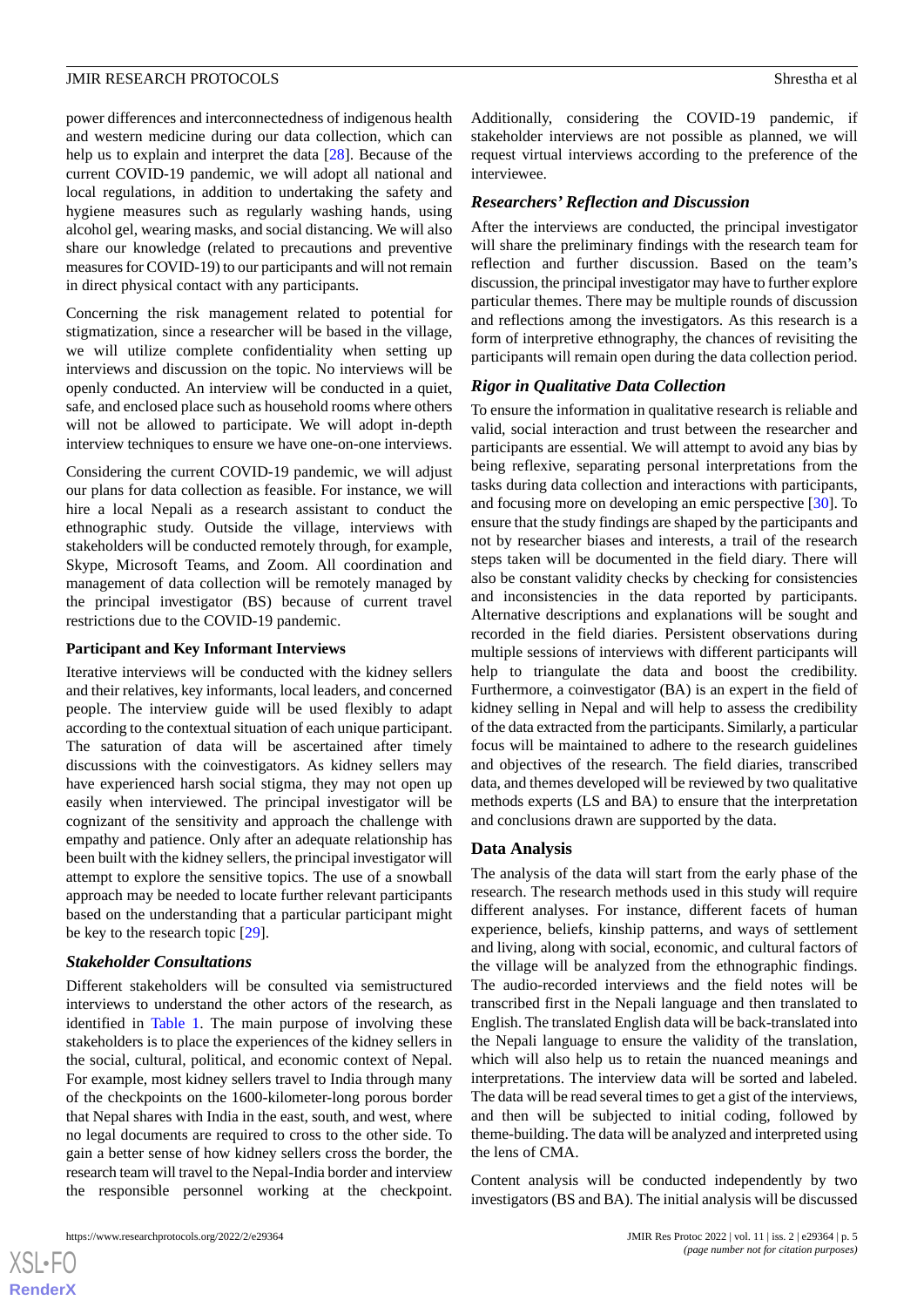with the participants to ensure that their emic interpretation is retained. NVivo version 10 (QSR International) will be used to manage and analyze the data. The analysis process and findings will be shared with the research team.

# **Ethics and Dissemination**

All participants will be provided with a complete and clear explanation about the research in the local language through an informed consent procedure. The participants will be made aware that their names will not be written anywhere in the document. Their participation will be completely voluntary and they will be clarified about their freedom to opt out of the study at any stage of the research without providing justifications. Audio-recorded files will also be kept in folders of the principal investigator's personal computer and will be password-protected to safeguard the confidentiality of the participants' details. For the best interest of the participants, both the site (home, workplace, or any other place) and the timing of the interview will be decided by the participants to ensure their privacy and freedom.

The output of the research will be disseminated through academic articles published in international peer-reviewed scientific journals. The participants will be notified regarding the sharing of findings to the public domain; however, confidentiality, anonymity (by providing pseudonyms), and privacy of the participants will be ensured. Our research findings will be reported following the COREQ (Checklist for Reporting Qualitative Research) guidelines [\[31](#page-6-22)].

The study protocol was reviewed and approved by Mahidol University Central Institutional Review Board (MU-CIRB 2020/217.1808), Thailand, in September 2020, and the Nepal Health Research Council (716/2020 PhD), Nepal, in January 2021.

# *Results*

The fieldwork started in February 2021 and different key informants and stakeholders at international and nongovernmental organizations, transplant units, policymakers, government workers, and legal workers have been identified. The data analysis was completed in September 2021.

# *Discussion*

# **Projected Significance**

Kidney selling is a global phenomenon; however, concentrated selling is rare and warrants urgent attention. The selling of kidneys from one particular village calls for an in-depth and broad exploration of the issue. The few previous studies on the topic have identified social responsibilities such as education, social welfare, dowry, and debt, entrenched in the local social and cultural context, to be crucial drivers of kidney selling [[4](#page-6-3)[,6,](#page-6-5)[10](#page-6-23)[-12](#page-6-24)]; however, these factors alone may not explain the concentrated selling of kidneys in one particular village in Nepal. This research will delve into the factors affecting kidney selling in this village at the micro and macro levels, and seek to answer why and how such a phenomenon is so prevalent in this village. The findings of this study may ultimately help to inform the policy and interventions to reduce organ trafficking in Nepal.

# **Study Limitations**

This study will be conducted particularly in a village with a specific population in rural Nepal, which shows unique characteristics; hence, the data obtained may not be generalizable to other populations inside and outside Nepal. The character and the situation of Nepal and its open border with India may bring about findings that may or may not apply to other parts of the world where kidney selling is found.

# **Conclusion**

This research will explore the reasons for selling kidneys among the residents of Hokse village, which is also known as "the kidney village" in Nepal. This work also attempts to understand the motivations of the individuals from this particular village, including their habits, economic status, employment status, educational attainment, daily activities, behavioral patterns, and understanding of the outer world. We will attempt to determine the social status of the kidney sellers within the village from both sides, kidney sellers and villagers, and to explore whether they are discriminated against or stigmatized in their community. The findings from this research will highlight the characteristics of the phenomenon in the village, including its drivers at micro and macro levels. Future research can build on the findings from this research, including operational and implementation research aiming to mitigate organ trafficking. Findings from this study will help us to establish and challenge our hypothesis and assumptions related to kidney selling in the study village. Moreover, this study can serve as a foundational platform to explore the strands and areas that might emerge but may not have adequate explanatory data. Future research can build from these findings to explore questions and areas that are beyond the scope of the current research.

# <span id="page-5-0"></span>**Authors' Contributions**

All authors contributed to the overall study design and specific methodologies. All authors approved the final version for submission.

## **Conflicts of Interest**

None declared.

# **Multimedia Appendix 1**

Interview guide. [[PDF File \(Adobe PDF File\), 182 KB](https://jmir.org/api/download?alt_name=resprot_v11i2e29364_app1.pdf&filename=0c0a0bdbb15680e1d31f2f1adc423e52.pdf)-[Multimedia Appendix 1\]](https://jmir.org/api/download?alt_name=resprot_v11i2e29364_app1.pdf&filename=0c0a0bdbb15680e1d31f2f1adc423e52.pdf)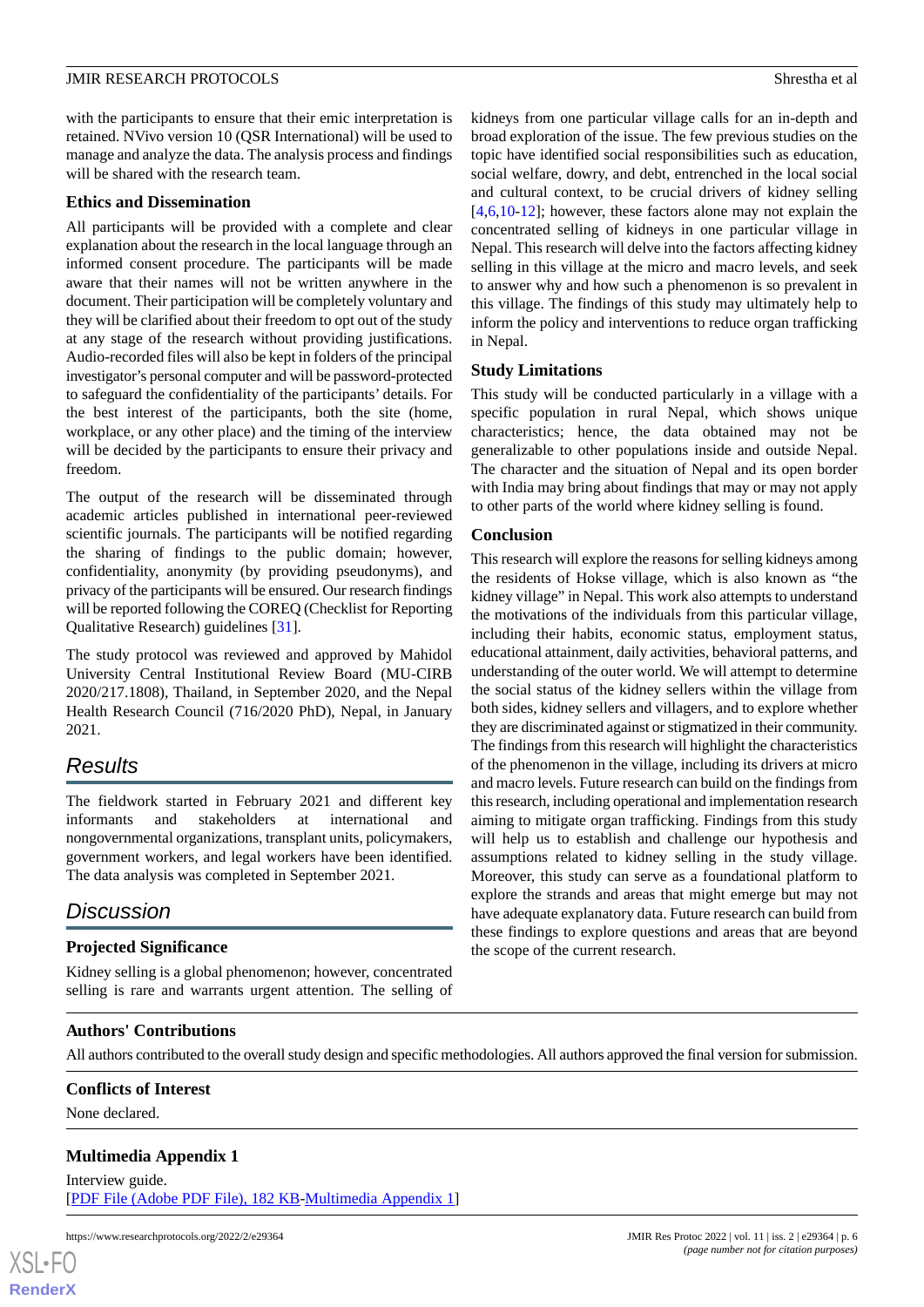# **References**

- <span id="page-6-0"></span>1. Shimazono Y. The state of the international organ trade: a provisional picture based on integration of available information. Bull World Health Organ 2007 Dec 01;85(12):955-962 [[FREE Full text\]](http://europepmc.org/abstract/MED/18278256) [doi: [10.2471/blt.06.039370](http://dx.doi.org/10.2471/blt.06.039370)] [Medline: [18278256\]](http://www.ncbi.nlm.nih.gov/entrez/query.fcgi?cmd=Retrieve&db=PubMed&list_uids=18278256&dopt=Abstract)
- <span id="page-6-2"></span><span id="page-6-1"></span>2. Haken J. Transnational crime in the developing world. Global Financial Integrity. 2011 Feb 08. URL: [https://gfintegrity.](https://gfintegrity.org/report/briefing-paper-transnational-crime/) [org/report/briefing-paper-transnational-crime/](https://gfintegrity.org/report/briefing-paper-transnational-crime/) [accessed 2022-02-02]
- <span id="page-6-3"></span>3. Mavrellis C. Transnational crime and the developing world. Global Financial Integrity. 2017 Mar 27. URL: [https://gfintegrity.](https://gfintegrity.org/report/transnational-crime-and-the-developing-world/) [org/report/transnational-crime-and-the-developing-world/](https://gfintegrity.org/report/transnational-crime-and-the-developing-world/) [accessed 2022-02-02]
- <span id="page-6-4"></span>4. Scheper-Hughes N. The global traffic in human organs 1. Curr Anthropol 2000 Apr;41(2):191-224. [Medline: [10702141](http://www.ncbi.nlm.nih.gov/entrez/query.fcgi?cmd=Retrieve&db=PubMed&list_uids=10702141&dopt=Abstract)]
- <span id="page-6-5"></span>5. Scheper-Hughes N. Theft of life: the globalization of organ stealing rumours. Anthropol Today 1996 Jun;12(3):3. [doi: [10.2307/2783143\]](http://dx.doi.org/10.2307/2783143)
- <span id="page-6-6"></span>6. Cohen L. Where it hurts: Indian material for an ethics of organ transplantation. Daedalus 1999;128(4):135-165. [Medline: [11645873](http://www.ncbi.nlm.nih.gov/entrez/query.fcgi?cmd=Retrieve&db=PubMed&list_uids=11645873&dopt=Abstract)]
- <span id="page-6-7"></span>7. PRI: Destroyed by a quake. Targeted by organ traffickers. Will a monsoon break this village? The Asia Foundation. 2016 Jun 20. URL: [https://asiafoundation.org/2016/06/20/](https://asiafoundation.org/2016/06/20/pri-destroyed-quake-targeted-organ-traffickers-will-monsoon-break-village/)
- <span id="page-6-8"></span>[pri-destroyed-quake-targeted-organ-traffickers-will-monsoon-break-village/](https://asiafoundation.org/2016/06/20/pri-destroyed-quake-targeted-organ-traffickers-will-monsoon-break-village/) [accessed 2022-02-02] 8. Cousins S. Nepal: organ trafficking after the earthquake. Lancet 2016 Feb 27;387(10021):833. [doi: [10.1016/S0140-6736\(16\)00555-9\]](http://dx.doi.org/10.1016/S0140-6736(16)00555-9) [Medline: [26972066](http://www.ncbi.nlm.nih.gov/entrez/query.fcgi?cmd=Retrieve&db=PubMed&list_uids=26972066&dopt=Abstract)]
- <span id="page-6-23"></span><span id="page-6-10"></span>9. Zargooshi J. Quality of life of Iranian kidney "donors". J Urol 2001 Nov;166(5):1790-1799. [Medline: [11586226](http://www.ncbi.nlm.nih.gov/entrez/query.fcgi?cmd=Retrieve&db=PubMed&list_uids=11586226&dopt=Abstract)]
- 10. Yousaf FN, Purkayastha B. 'I am only half alive': Organ trafficking in Pakistan amid interlocking oppressions. Int Sociol 2015 Oct 02;30(6):637-653. [doi: [10.1177/0268580915605648](http://dx.doi.org/10.1177/0268580915605648)]
- <span id="page-6-24"></span>11. Moniruzzaman M. "Living cadavers" in Bangladesh: bioviolence in the human organ bazaar. Med Anthropol Q 2012 Mar;26(1):69-91. [doi: [10.1111/j.1548-1387.2011.01197.x\]](http://dx.doi.org/10.1111/j.1548-1387.2011.01197.x) [Medline: [22574392](http://www.ncbi.nlm.nih.gov/entrez/query.fcgi?cmd=Retrieve&db=PubMed&list_uids=22574392&dopt=Abstract)]
- 12. Moazam F, Zaman RM, Jafarey AM. Conversations with kidney vendors in Pakistan: an ethnographic study. Hastings Cent Rep 2009;39(3):29-44. [doi: [10.1353/hcr.0.0136\]](http://dx.doi.org/10.1353/hcr.0.0136) [Medline: [19537621](http://www.ncbi.nlm.nih.gov/entrez/query.fcgi?cmd=Retrieve&db=PubMed&list_uids=19537621&dopt=Abstract)]
- 13. Mendoza RL. Kidney black markets and legal transplants: are they opposite sides of the same coin? Health Policy 2010 Mar;94(3):255-265. [doi: [10.1016/j.healthpol.2009.10.005](http://dx.doi.org/10.1016/j.healthpol.2009.10.005)] [Medline: [19931205](http://www.ncbi.nlm.nih.gov/entrez/query.fcgi?cmd=Retrieve&db=PubMed&list_uids=19931205&dopt=Abstract)]
- 14. Adhikari B. Organ and human trafficking in Nepal. Lancet 2016 May 07;387(10031):1907. [doi: [10.1016/S0140-6736\(16\)30419-6\]](http://dx.doi.org/10.1016/S0140-6736(16)30419-6) [Medline: [27203655](http://www.ncbi.nlm.nih.gov/entrez/query.fcgi?cmd=Retrieve&db=PubMed&list_uids=27203655&dopt=Abstract)]
- <span id="page-6-9"></span>15. Goyal M, Mehta RL, Schneiderman LJ, Sehgal AR. Economic and health consequences of selling a kidney in India. JAMA 2002 Oct 02;288(13):1589-1593. [doi: [10.1001/jama.288.13.1589](http://dx.doi.org/10.1001/jama.288.13.1589)] [Medline: [12350189\]](http://www.ncbi.nlm.nih.gov/entrez/query.fcgi?cmd=Retrieve&db=PubMed&list_uids=12350189&dopt=Abstract)
- <span id="page-6-12"></span><span id="page-6-11"></span>16. Naqvi SAA, Ali B, Mazhar F, Zafar MN, Rizvi SAH. A socioeconomic survey of kidney vendors in Pakistan. Transpl Int 2007 Nov;20(11):934-939. [doi: [10.1111/j.1432-2277.2007.00529.x](http://dx.doi.org/10.1111/j.1432-2277.2007.00529.x)] [Medline: [17645418](http://www.ncbi.nlm.nih.gov/entrez/query.fcgi?cmd=Retrieve&db=PubMed&list_uids=17645418&dopt=Abstract)]
- <span id="page-6-13"></span>17. Moazam F. Bioethics and organ transplantation in a Muslim society: A study in culture, ethnography, and religion. Indiana: Indiana University Press; 2006.
- 18. Scheper-Hughes N. Parts unknown. Ethnography 2016 Jul 24;5(1):29-73. [doi: [10.1177/1466138104041588\]](http://dx.doi.org/10.1177/1466138104041588)
- <span id="page-6-15"></span><span id="page-6-14"></span>19. Paanchkhal Municipality. 2020. URL:<https://panchkhalmun.gov.np> [accessed 2020-09-25]
- <span id="page-6-16"></span>20. Patton M. Qualitative research and evaluation methods. 3rd Edition. Thousand Oaks, CA: Sage Publications; 2002.
- <span id="page-6-17"></span>21. Lincoln Y, Guba E. Naturalistic inquiry. Beverly Hills, CA: Sage Publications; 1985:75.
- 22. Marshall C, Rossman G. Designing qualitative research. 6th Edition. Thousand Oaks, CA: Sage Publications; 2016.
- <span id="page-6-18"></span>23. McCracken G. The long interview. Thousand Oaks, CA: Sage Publications; 1988:13.
- <span id="page-6-19"></span>24. Fetterman D. Ethnography: Step-by Step Guide. 3rd Edition. Thousand Oaks, CA: Sage Publications; 2010.
- 25. Ward profile Government of Nepal 2020. Vyas Municipality. URL:<https://vyasmun.gov.np/en> [accessed 2020-11-21]
- <span id="page-6-20"></span>26. Baer HA, Singer M, Johnsen JH. Toward a critical medical anthropology. Soc Sci Med 1986;23(2):95-98. [Medline: [3749976\]](http://www.ncbi.nlm.nih.gov/entrez/query.fcgi?cmd=Retrieve&db=PubMed&list_uids=3749976&dopt=Abstract)
- <span id="page-6-21"></span>27. Stebbins R. Exploratory research in the social sciences. London: Sage Publications; 2001.
- <span id="page-6-22"></span>28. Guan Y, Gong J, Song B, Li J, Fang S, Tang S, et al. The effect of UV exposure on conventional and degradable microplastics adsorption for Pb (II) in sediment. Chemosphere 2022 Jan;286(Pt 2):131777. [doi: [10.1016/j.chemosphere.2021.131777\]](http://dx.doi.org/10.1016/j.chemosphere.2021.131777) [Medline: [34375835](http://www.ncbi.nlm.nih.gov/entrez/query.fcgi?cmd=Retrieve&db=PubMed&list_uids=34375835&dopt=Abstract)]
- 29. Noy C. Sampling knowledge: the hermeneutics of snowball sampling in qualitative research. Int J Soc Res Method 2008 Oct;11(4):327-344. [doi: [10.1080/13645570701401305](http://dx.doi.org/10.1080/13645570701401305)]
- 30. Finlay L, Gough B. Reflexivity: A practical guide for researchers in health and social sciences. United States: John Wiley & Sons; 2008.
- 31. Tong A, Sainsbury P, Craig J. Consolidated criteria for reporting qualitative research (COREQ): a 32-item checklist for interviews and focus groups. Int J Qual Health Care 2007 Dec;19(6):349-357. [doi: [10.1093/intqhc/mzm042\]](http://dx.doi.org/10.1093/intqhc/mzm042) [Medline: [17872937](http://www.ncbi.nlm.nih.gov/entrez/query.fcgi?cmd=Retrieve&db=PubMed&list_uids=17872937&dopt=Abstract)]

# **Abbreviations**

[XSL](http://www.w3.org/Style/XSL)•FO **[RenderX](http://www.renderx.com/)**

**CMA:** critical medical anthropology